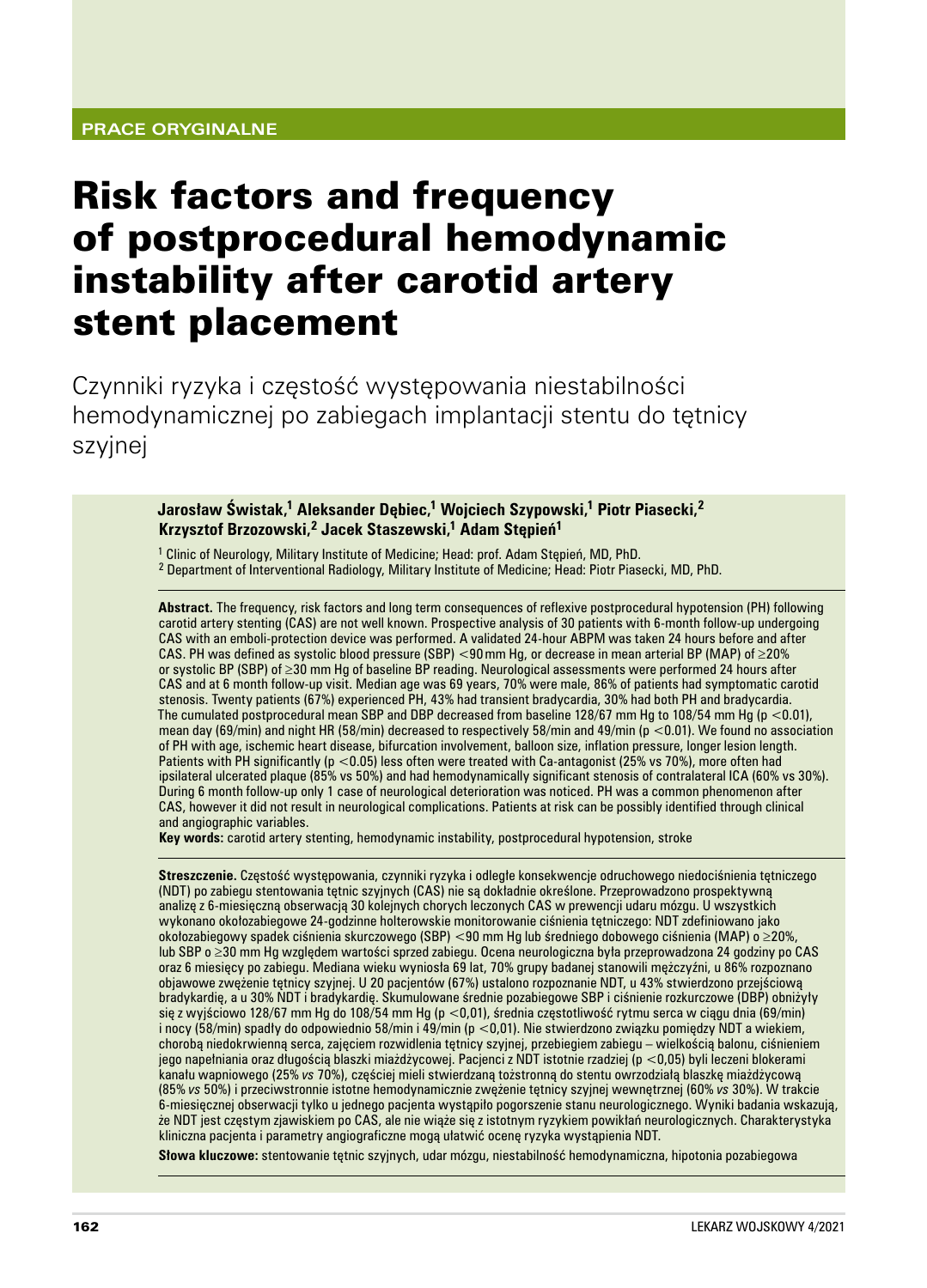Nadesłano: 7.05.2021. Przyjęto do druku: 22.09.2021 Nie zgłoszono sprzeczności interesów. Lek. Wojsk., 2021; 99 (4): 162–168 Copyright by Wojskowy Instytut Medyczny

**doi:** 10.53301/lw.2100

**Corresponding author** Aleksander Dębiec, MD Clinic of Neurology, Military Institute of Medicine Szaserow 128, 04-141 Warsaw, Poland e-mail: adebiec@wim.mil.pl.

## Introduction

Carotid endarterectomy (CEA) and carotid artery stent‑ ing (CAS) are effective long-term stroke prevention strategies in both symptomatic and asymptomatic patients. The most serious acute complication associated with CAS is stroke, which can occur due to thromboembolism, hyperperfusion syndrome, hemorrhage or hypoperfusion. Acute and/or prolonged hemodynamic instability (HI) involving hypotension or bradycardia during CEA or CAS is a well-recognized phenomenon which occurs in 29–51% of patients [1]. The clinical significance of this phenomenon is not known. A clinical syndrome of intraprocedural and postprocedural hypotension (PH) has been described in association with carotid endarterectomy, and surgical manipulation or compression of the carotid bulb. Activation of highly stretch‑sensitive baroreceptors during carotid stent placement and balloon angioplasty may activate an autonomic system resulting in cardiodepression and vasodilatation. That may lead to intraprocedural syncope and/or cerebral hypoperfusion in some patients [2]. Current studies revealed that up to 30% of patients require transient vasopressors due to postoperative hypotension following CAS [3]. Profound hypotension may lead to the neurological complications after CAS especially to watershed infarcts in patients with a severe stenosis of the contralateral carotid artery [4]. It also has been associated with increased incidence of other major vascular (e.g. cardiac) adverse events in the periprocedural period. However, the frequency, risk factors and long-term consequences of fluctuations in blood pressure (BP) have not been clearly defined. Until now, no recommendations have been published concerning the preprocedural medical management including the need of antihypertensive drugs withdrawal prior to angioplasty or maintenance of prolonged hypotension following the procedure. Majority of published studies concentrated on short-term observation of PH complications, used manual BP measurements, and did not assess 24 h BP variability following CAS [5–7]. Therefore, the objective of this study was to evaluate the frequency and factors associated with PH defined and diagnosed by the use of 24 h BP Holter monitoring and to assess risk of neurological deterioration in longer observation.

#### Methods

Prospective analysis of consecutive 30 patients with 6-month follow-up undergoing elective CAS (self-expanding stent with an emboli‑protection device) due to symptomatic or asymptomatic internal carotid artery (ICA) stenosis who were ineligible for CEA [8]. The major inclusion criteria included asymptomatic patients with  $>60\%$  stenosis (according to ACAS study) and symptomatic patients with stenosis of at least 50% stenosis [9].

#### **24‑hour Ambulatory Blood Pressure Monitoring (ABPM)**

A validated ABPM was performed 24 hours before and immediately after CAS using a portable non-invasive oscillometric and auscultatory device (Schiller MT‑300). Measurements over a 24-hour period were recorded every 15 minutes during daytime hours (07.00 to 23.00) and every 30 minutes during night-time hours (23.00 to 7.00). For recordings to be considered valid, a minimum of 15 daytime and 8 night-time measurements were required. The type of device and the time of application  $(\pm 3$  hours) was the same in all patients. The patients were instructed to attend their usual day-to-day activities. Mean 24-hour arterial blood pressure (MAP), daytime and night-time average systolic BP (SBP), diastolic BP (DBP) were calculated and recorded automatically. Bradycardia and PH were defined as a heart rate and a SBP less than 60 beats/min and 90 mm Hg, respectively, or decrease in MAP of ≥20% of baseline BP reading or decrease in SBP of ≥30 mm Hg of baseline that lasted at least 1 hour during or after procedure as defined according to the CAVATAS Study [10]. The patients were categorized by the presence (group PH) or the absence (group APH) of PH. Antihypertensive medication were maintained before and after CAS, and dosage was adjusted according to BP measurements. In case of hypotonia patients routinely receive intravenous 1000 ml of 0.9% natrium chloratum and had reduction of hypotensive drugs and diuretics.

#### **Endovascular procedure**

The written consent was obtained from each patient before endovascular procedure. All patients received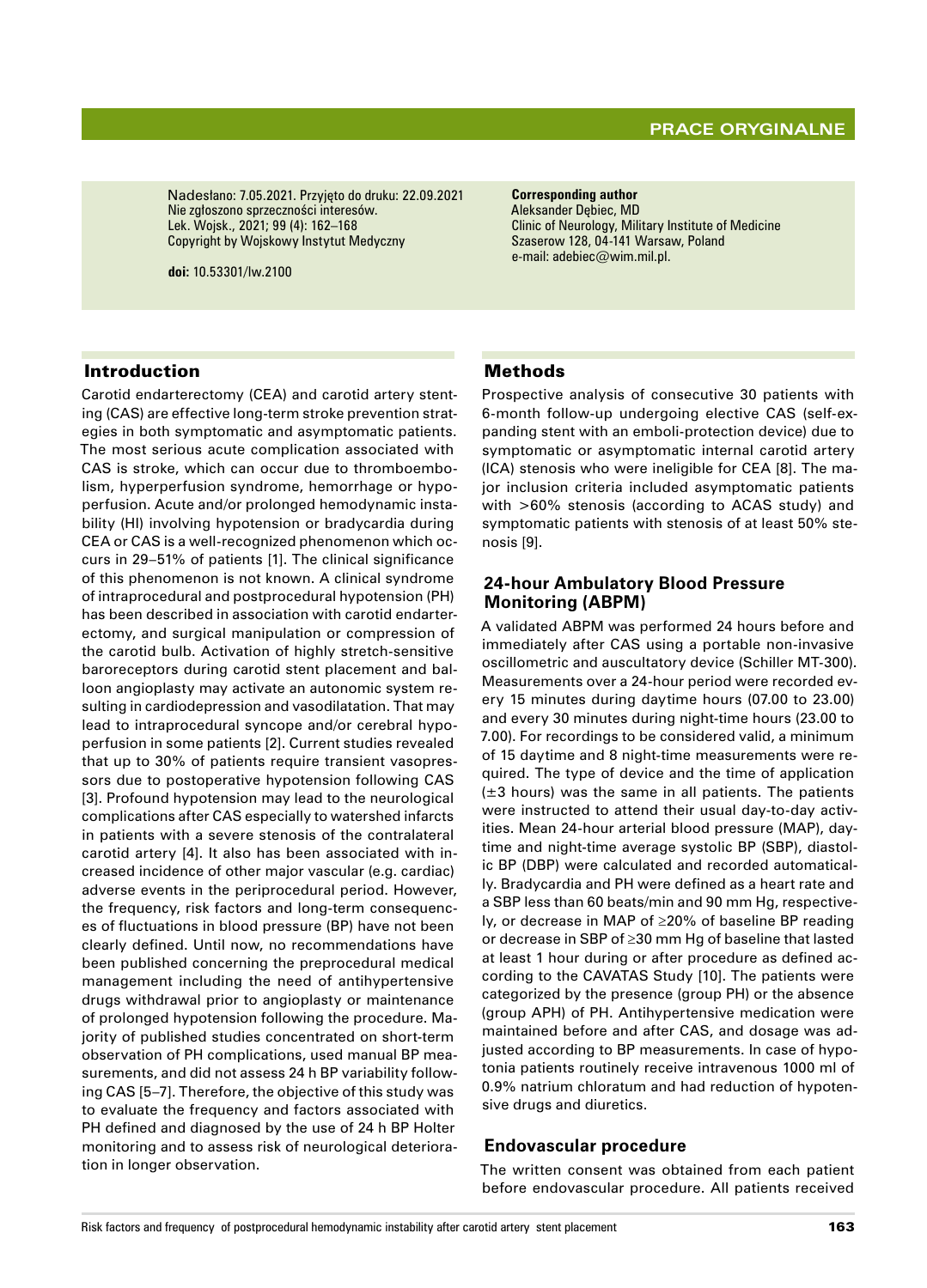dual antiplatelet therapy for at least 5-7 days, intravenous heparin bolus 5000 U at the beginning of the procedure and premedication with Atropine 0.5 mg shortly before balloon angioplasty and carotid stent placement. The procedure was done under local anaesthesia using standard technique described previously [11,12]. Beside ABPM measures, patient's BP, electrocardiogram and neurological status were continuously monitored during the procedure. Direct bilateral common carotid artery angiography was performed in order to confirm internal carotid artery stenosis. Placement of self‑expanding Precise stent (Cordis, USA) was proceeded after balloon angioplasty (Viatrac, Abbot, USA). Angioguard (Cordis, USA) – a distal embolic protection device was used in each patient. Post dilatation was performed if needed, after stent placement using 5 mm or 6 mm balloon. Cerebral and common carotid arteriography was performed at the end of procedure to confirm proper stent patency and lack of vascular complications (i.e. periprocedural cerebral artery embolism). Technical success of the procedure was described as carotid stent placement with no residual stenosis.

### **Atherothrombotic risk evaluation**

Based on medical records, physical examination and comprehensive history available at baseline, we evaluat‑ ed atherothrombotic risk factors, including tobacco use, diabetes, hyperlipidemia, hypertension, coronary artery disease (CAD), peripheral artery disease (PAD). Hypertension was defined as systolic BP (SBP) ≥140 mm Hg and/or diastolic BP  $\geq$ 90 mm Hg, or use of antihypertensive medication. Diabetes mellitus was defined as fasting serum glucose level ≥126 mg/dL, hemoglobin A1c levels ≥6.5%, or use of antidiabetic medication. Patients who were smokers at the time of analysis were classified as current smokers. All patients received optimal medical treatment, according to guidelines.

## **Study endpoints**

The primary study endpoint was PH, secondary endpoints included in-hospital mortality, any postoperative neurologic events (stroke/TIA), MACEs (myocardial infarction, congestive heart failure, and dysrhythmias) and progression of neurological deficit during 6 months of follow‑up. Neurological assessment in NIHS score (NIHSS) and modified Rankin Score (mRS) was performed at baseline and 24 hours after CAS. Functional status in mRS and occurrence of secondary end‑ points were assessed during telephone assessment per‑ formed 6 month after CAS. As a routine management in our center, all patients have control carotid ultrasound performed before discharge and in case of neurological deterioration the control brain CT scan to rule out acute

infarction or hemorrhage. The study has been conducted in the accordance of Declaration of Helsinki.

## **Statistical analysis**

Statistical analysis was performed with the use of Student's t-test for continuous data, the Chi-square test and Fisher exact test for categorical data. The difference be‑ tween baseline risk factors and characteristics of carotid artery stenosis, procedures, and pre- and intraoperative hemodynamics were compared between patients without and with PH. A probability value of  $p < 0.05$  was considered significant. All data are presented as mean ±SD values. All analyses were performed using Statisti‑ ca 10.0 software (StatSoft Inc., USA).

#### Results

30 consecutive patients undergoing CAS between 2013– –2017 were recruited and all had complete follow‑up. Median age was 69 years (range 62–78), 70% were males, 86% of patients had symptomatic internal carotid artery stenosis, all subjects were functionally independent at baseline, suffered from hypertension, almost half were smokers (Table 1). No patients had concomitant atrial fibrillation, PAD, nor previous CAS or CEA. In all 30 patients technical success was achieved at the end of carotid stenting procedure. There was no periprocedural serious adverse events. Sixty seven percent of patients ( $n = 20$ ) experienced PH, 43% had transient bradycardia ( $n = 13$ ), 33% had both PH and bradycardia ( $n = 10$ ). There were no differences in demographic data and vascular risk factors between those subjects who experienced hypotension versus those without PH (Table 1). However, patients with PH significantly less of‑ ten were treated with Ca-antagonist, more often had ipsilateral to CAS ulcerated plaque or had hemodynamically significant stenosis of contralateral ICA. The frequency of bifurcation involvement was similar among groups as well as maximal balloon pressure, stent diameter and length. Mean degree of stenosis of ipsilateral carotid artery was not different between PH and groups (70% vs 65%,  $p = 0.9$ ). Intraprocedural hypotension was more common in patients with PH (90% vs 40%,  $p = 0.02$ ). The cumulated postprocedural mean SBP and DBP decreased from baseline 128/67 mm Hg to 108/54 mm Hg (p <0.01), mean day (69/min) and night HR (58/min) at baseline decreased to respectively 58/min and 49/min (p <0.01) (Figure 1).

Of 13 subjects who experienced bradycardia, 11 (85%) had bradycardia during the day compared to none before CAS ( $p = 0.002$ ) and all experienced bradycardia at night compared to 7 (54%) before the procedure ( $p =$ 0.01). Only 3 subjects (23%) had symptomatic bradycardia (2 patients had vertigo, 1 experienced syncope) and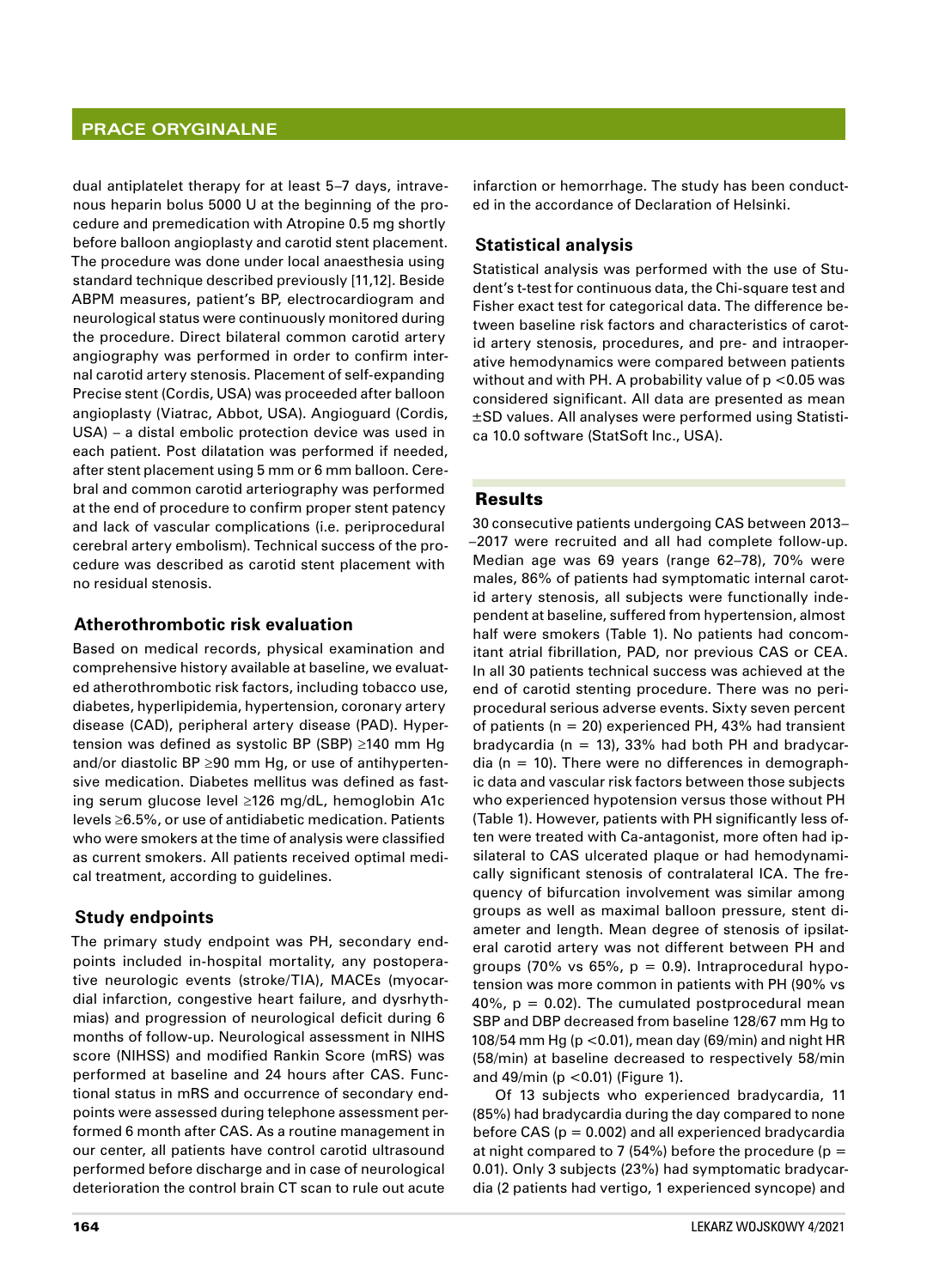| Tabel 1. Clinical characteristics of studied groups<br>Tabela 1. Charakterystyka kliniczna badanej grupy |                |       |                          |       |                     |     |           |
|----------------------------------------------------------------------------------------------------------|----------------|-------|--------------------------|-------|---------------------|-----|-----------|
| clinical characteristics                                                                                 | all<br>n       | $\%$  | group PH                 | %     | group<br><b>APH</b> | %   | $p$ value |
| no. of patients                                                                                          | 30             |       | 20                       | 67.0  | 10                  | 33  |           |
| age (mean $\pm$ SD) yr                                                                                   | $69 + 11$      |       | $67 \pm 10$              |       | $70 \pm 8$          |     | <b>NS</b> |
| <b>IHD</b>                                                                                               | 15             | 50.0  | 9                        | 45.0  | 6                   | 60  | <b>NS</b> |
| male sex                                                                                                 | 21             | 70.0  | 16                       | 80.0  | 5                   | 50  | <b>NS</b> |
| history of stroke                                                                                        | 12             | 40.0  | $\overline{\phantom{a}}$ | 35.0  | 5                   | 50  | <b>NS</b> |
| history of TIA                                                                                           | 9              | 30.0  | 5                        | 25.0  | 4                   | 40  | <b>NS</b> |
| diabetes                                                                                                 | $\overline{1}$ | 23.3  | 4                        | 20.0  | 3                   | 30  | <b>NS</b> |
| hyperlipidemia                                                                                           | 21             | 70.0  | 13                       | 65.0  | 8                   | 80  | <b>NS</b> |
| smoking                                                                                                  | 13             | 43.3  | 8                        | 40.0  | 5                   | 50  | <b>NS</b> |
| hypertension                                                                                             | 30             | 100.0 | 20                       | 100.0 | 10                  | 100 | <b>NS</b> |
| statins                                                                                                  | 15             | 50.0  | 10                       | 50.0  | 5                   | 50  | <b>NS</b> |
| antihypertensive treatment                                                                               | 27             | 90.0  | 20                       | 100.0 | $\overline{7}$      | 70  | <b>NS</b> |
| β-blockers                                                                                               | 12             | 40.0  | 8                        | 40.0  | 4                   | 40  | <b>NS</b> |
| <b>ACE-inhibitors</b>                                                                                    | 21             | 70.0  | 14                       | 70.0  | $\overline{1}$      | 70  | <b>NS</b> |
| diuretics                                                                                                | 10             | 33.3  | 6                        | 30.0  | $\overline{4}$      | 40  | <b>NS</b> |
| Ca antagonists                                                                                           | 12             | 40.0  | 5                        | 25.0  | $\overline{7}$      | 70  | 0.02      |
| baseline mRS*                                                                                            | $2 \pm 1$      |       | $3 \pm 1$                |       | $2 \pm 1$           |     | <b>NS</b> |
| baseline NIHSS*                                                                                          | 4±2            |       | 4±1                      |       | $4 \pm 2$           |     | <b>NS</b> |
| symptomatic ICA stenosis                                                                                 | 26             | 86.7  | 18                       | 90.0  | 8                   | 80  | <b>NS</b> |
| ulcerated plaque                                                                                         | 22             | 73.3  | 17                       | 85.0  | 5                   | 50  | 0.04      |
| bifurcation involvement                                                                                  | 13             | 43.3  | 9                        | 45.0  | $\overline{4}$      | 40  | <b>NS</b> |
| contralateral stenosis $>50\%$                                                                           | 15             | 50.0  | 12                       | 60.0  | 3                   | 30  | 0.04      |
| maximal balloon pressure (atm)                                                                           | $13 + 1$       |       | $13 \pm 1$               |       | $13 \pm 1$          |     | <b>NS</b> |
| stent diameter (mm)                                                                                      | 7±1            |       | 7±1                      |       | 7±1                 |     | <b>NS</b> |
| stent lenght (mm)                                                                                        | $30 \pm 10$    |       | $30 + 10$                |       | $30 + 10$           |     | <b>NS</b> |
| intraprocedural bradycardia                                                                              | 14             | 46.7  | 10                       | 50.0  | 4                   | 40  | <b>NS</b> |
| intraprocedural hypotension                                                                              | 22             | 73.3  | 18                       | 90.0  | 4                   | 40  | 0.02      |
| * in symptomatic patients                                                                                |                |       |                          |       |                     |     |           |

APH – absent PH, IHD – ischemic heart disease, PH – periprocedural hypotension

required transient atropine infusion, any patient had required pacemaker implementation. Majority of subjects with HI had asymptomatic PH ( $n = 13$ , 65%) or experienced mild symptoms (weakness, lightheadedness or pale skin,  $n = 4$ , 20%), 3 subjects (15%) had orthostatic hypotension which resulted in syncope with a spontaneous rapid and complete recovery. Any patient experienced other neurological deterioration during PH or later on during follow-up. The neurological condition in PH and APH groups at discharge from the hospital and after 6-months was not different from the baseline status in both NIHSS score and mRS. Any patient experienced vascular events or death during hospitalisation.

Only 1 studied patient from PH group (5%) had second‑ ary endpoint (TIA at 4 month following CAS), which was probably related to antiplatelet and statin therapy noncompliance.

## **Discussion**

The studies performed so far, showed that HI following CAS occurrence is unpredictable, and its association with adverse events has not been well defined. Our study revealed, that postprocedural HI is a common phenomenon after CAS, however, it was not linked with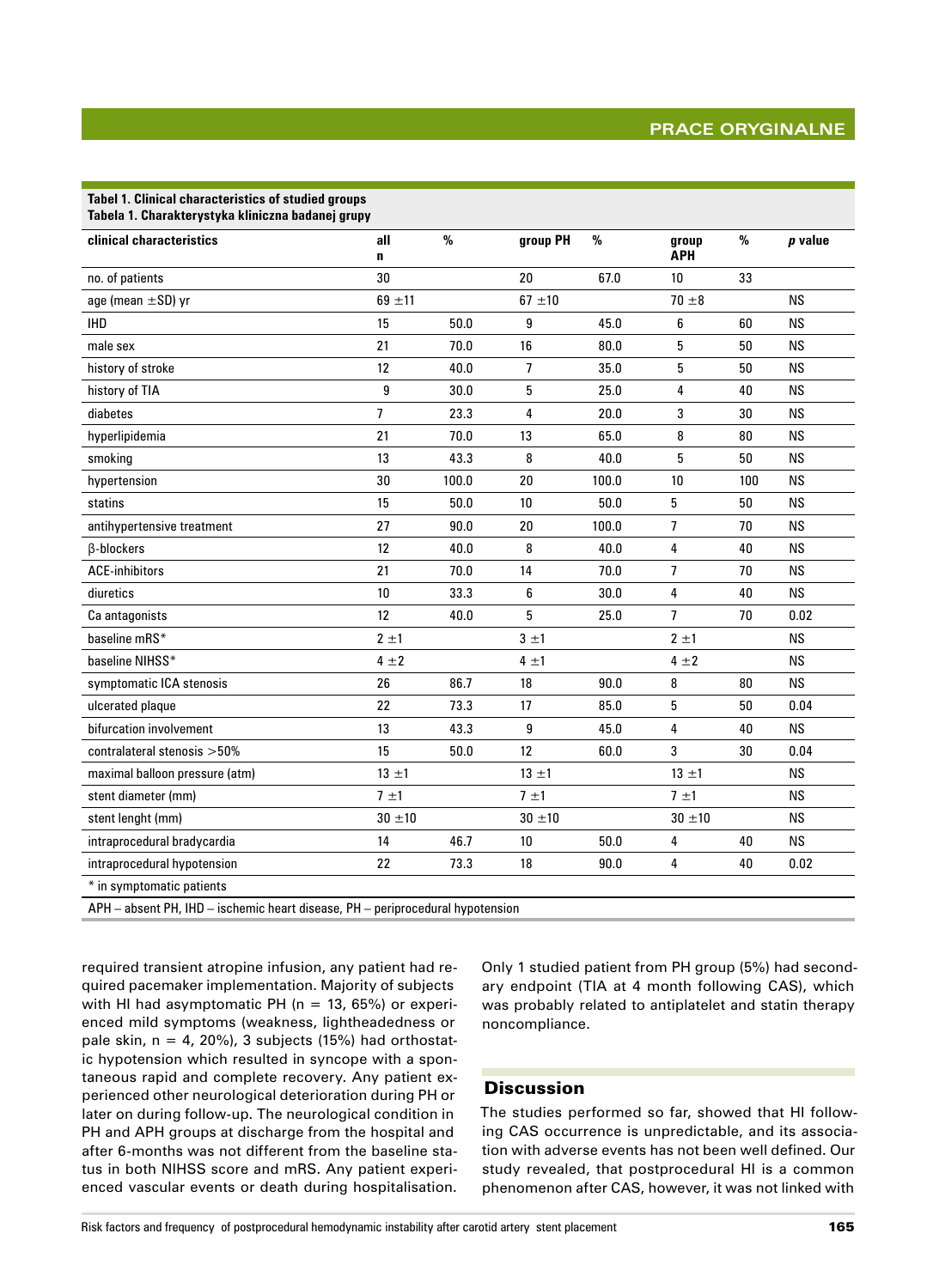

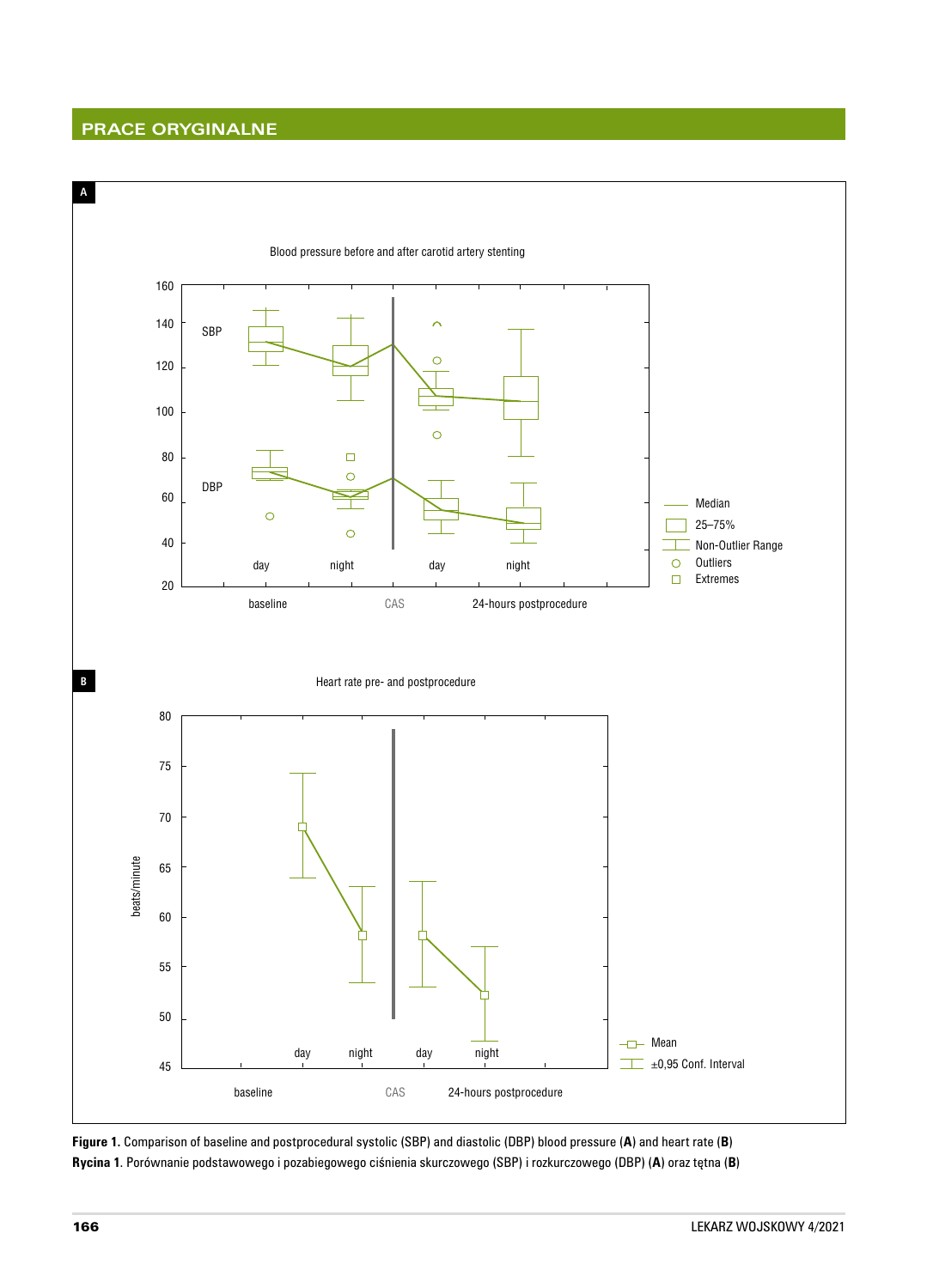neurological or other vascular complications in the studied cohort in short- and long-term observation. We demonstrated that patients at risk of PH can be possibly identified through clinical and angiographic variables (no antihypertensive Ca‑antagonists treatment prior to CAS, hemodynamic instability during CAS, ulcerated ipsilateral plaque, significant stenosis of contralateral carotid artery).

The most serious acute complication associated with CAS is stroke. Although the stroke rate is 3 to 4 percent and has steadily decreased with improvements in device technology and operator experience, risk factors for periprocedural stroke are not known [13]. Frequency, risk factors for other complications that are not specific to the approach to stenting, such as myocardial infarction, renal failure related to intraarterial contrast injection, carotid thrombosis and restenosis, and stent dislocation are also not known. Poorly controlled hypertension preoperatively is predictive of prolonged length of stay due to postoperative hypertension. It is therefore important to assess if aggressive preoperative antihypertensive drugs are related to risk of postprocedural HI [14]. Our data are in a line with Kojuri at al. who reported 63% of PH [15] and are similar to the published meta-analysis which showed overall HI rate of over 40%, however, pooled estimate for hypotension (12.1%) was lower than in our study (12.2% for bradycardia, 12.5% for both hypotension and bradycardia, persistent HI 19.2%) [16]. The Authors reported no statistically significant differences between patients with and without HI after CAS with respect to death, stroke, TIA, or major adverse events but there were statistically significant associations of mean age with HI, of ≤10 mm distance between the carotid bifurcation and the site of minimum lumen diameter with bradycardia, and of prior ipsilateral CEA with persistent HI. On the other hand, one recent retrospective study on nearly 25,000 patients demonstrated, that postoperative hypotension occurred in only 15% of CAS, patients with hypotension (compared to no hypotension) had higher rates of stroke, myocardial infarction, prolonged length of stay, and in‑hospital mortality, risk factors associated with HI were atherosclerotic le‑ sion, female sex, age >70, history of myocardial infarction or angina and an urgent (vs elective) procedure [17].

The higher rate of PH in our study is probably related to the use of Holter monitoring which enabled us to recognize all hypotension events occurring within 24 hours post CAS. Difference between risk of intraprocedural hypotension may result from some technical differences between operating methods and also contrast volume, type of stent or embolic protection device [18]. Furthermore, dilation degree may also increase risk of PH [19]. Low rate of vascular events in our study is surprising but it is probably related to low sample size and lower degree of baseline carotid stenosis [18]. The latter could

suggest less severe cerebrovascular disease in our cohort than in other studies. Additionally higher incidence of PH could have possibly resulted in longer hospitalization and thus better adjustment of medical treatment during postoperative period. Extension of hospitalization duration due to hypotension has been frequently reported [5].

Our data demonstrated that hemodynamic instability occurred more often in the presence of ulcerated ipsilateral plaque or significant stenosis of contralateral carotid artery. Similar findings have been previously reported by Gökçal at al. [5]. The reason is unknown, but probably it is related to the abnormal baroreflex response. Baroreflex response is probably involved in the genesis of hemodynamic reactions. The baroreflex is maintained through an afferent and efferent limb of a reflex arc. It provides feedback control to blood pressure regulation centres. The highest concentration of baroreceptors which are stretch receptors is in the carotid artery bulb. When they are stretched, a signal is sent via the glossopharyngeal nerve to the nucleus tractus solitarius and this inhibits the activity of sympathetic fibers within the nucleus and concomitantly second order neurons excite synapses of the dorsal vagal nucleus. This re‑ sults in increased vagal tone, increased parasympathetic activity and reduction in heart rate and blood pressure. The presence of calcified atheroma in the carotid artery chronically sensitizes the carotid baroreceptors to very small changes in the carotid artery tension. External manipulation in this area can therefore produce marked hypotensive response. The chronic administration of Ca antagonists reduced the incidence of hypotension in our cohort. This finding is surprising and to the best of our knowledge it has not been previously reported. That positive effect could be possibly explained by enhanced reflex response to sympathetic tone mediated by Ca antagonists. The limitation of the study is that since the sample is small, we might have missed the true characteristic of CAS population and our results cannot be therefore generalized. Due to low number of enrolled subjects we did not analyze risk factors for bradycardia and characteristics of carotid plaques. On the other hand our study has some strengths. We used BP Holter monitoring to assess HI, therefore we could precisely diagnose PH or bradycardia events and also our sub‑ jects were followed for 6‑months post CAS.

#### Conclusions

Postprocedural hypotension is a common phenomenon after CAS without increasing the perioperative risk. Patients at risk can be possibly identified through clinical and angiographic variables. PH was not linked with significant neurological complications within 6 months of